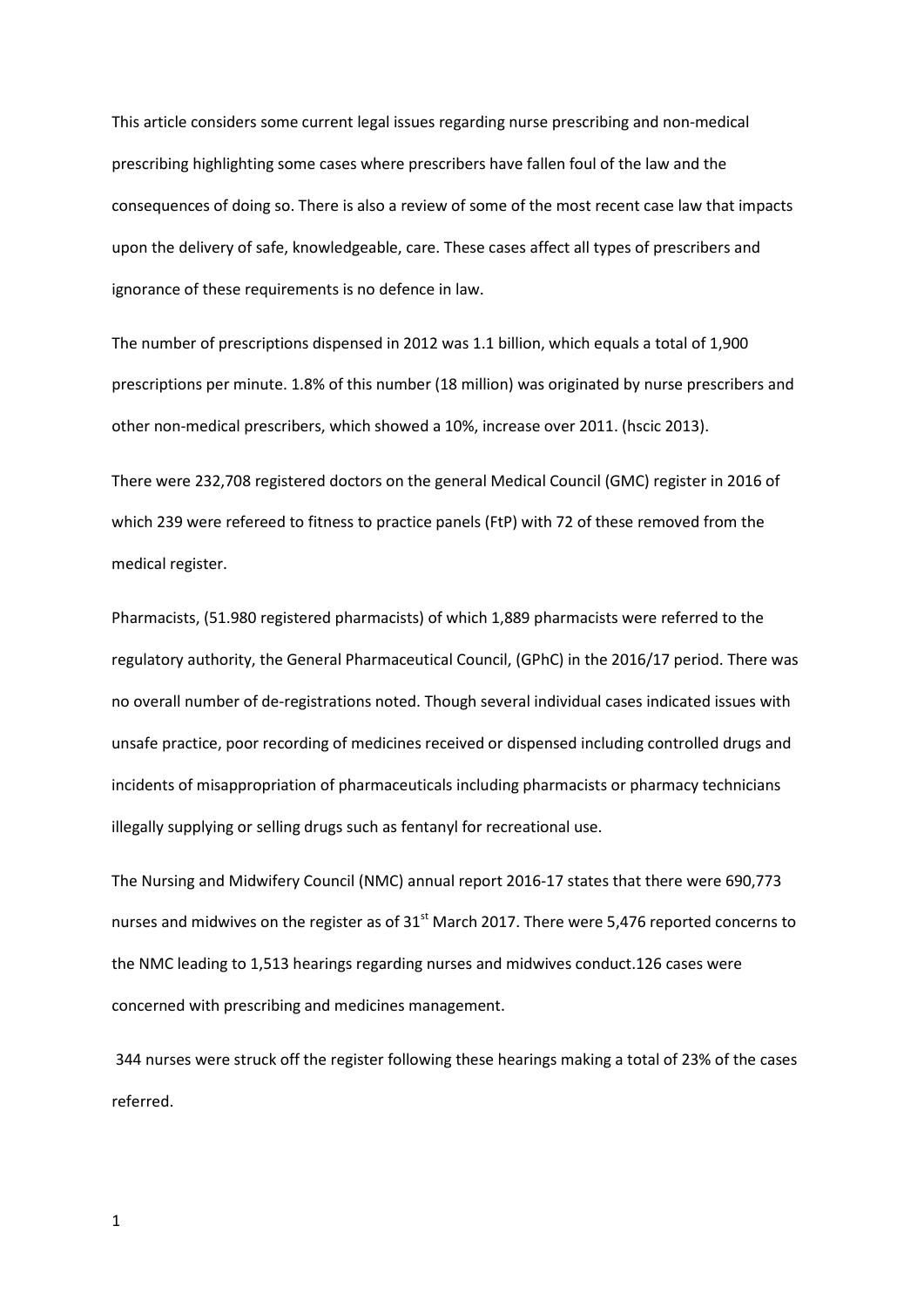In April 2017, registered nurse was running her own aesthetic and cosmetic business alongside her employment as a health visitor. The nurse had met a doctor on an aesthetics study course and he had signed a blank prescription form that she then filled in with Botox for injection. She then photocopied the prescription and submitted a further six copies which were dispensed by the local pharmacist at a total cost of £3,300 to the National Health Service (NHS).

Her behaviour was discovered when the pharmacist contacted the doctor with a query about one of the prescriptions that had been requested. The doctor was surprised to see he had been prescribing to people he did not recognise and the ruse was discovered. The nurse was prosecuted and received an 8 months prison sentence, suspended for 18 months, alongside an order for 200 hours community service. The Nursing and Midwifery Council decided that she should be struck from the NMC register indefinitely for "endangering patient's lives".

In another case, a consultant cardiac care nurse specialist nurse raised suspicions at her hospital when nursing staff became concerned about her erratic prescribing behaviours in the cardiac care unit. She claimed she had been awarded her nurse prescribing qualification at a university that had no record of her ever being registered with them as a student.

The reality was that she had attended two study days about prescribing medications and had no formal prescribing qualification at all. She was dismissed by her employers and reported to the NMC. She was struck from the register indefinitely.

## **Notable cases including deciding the appropriate standard of care.**

Under the current law of England and Wales, a patient can seek a remedy if the care given (or not given) is negligent and causes foreseeable harm. The legal remedy is via a process known as the "law of Tort" and is generally dealt with in the civil courts. Most cases are settled in the civil court and if found liable, financial damages may be awarded against the hcp, however, if cases of negligent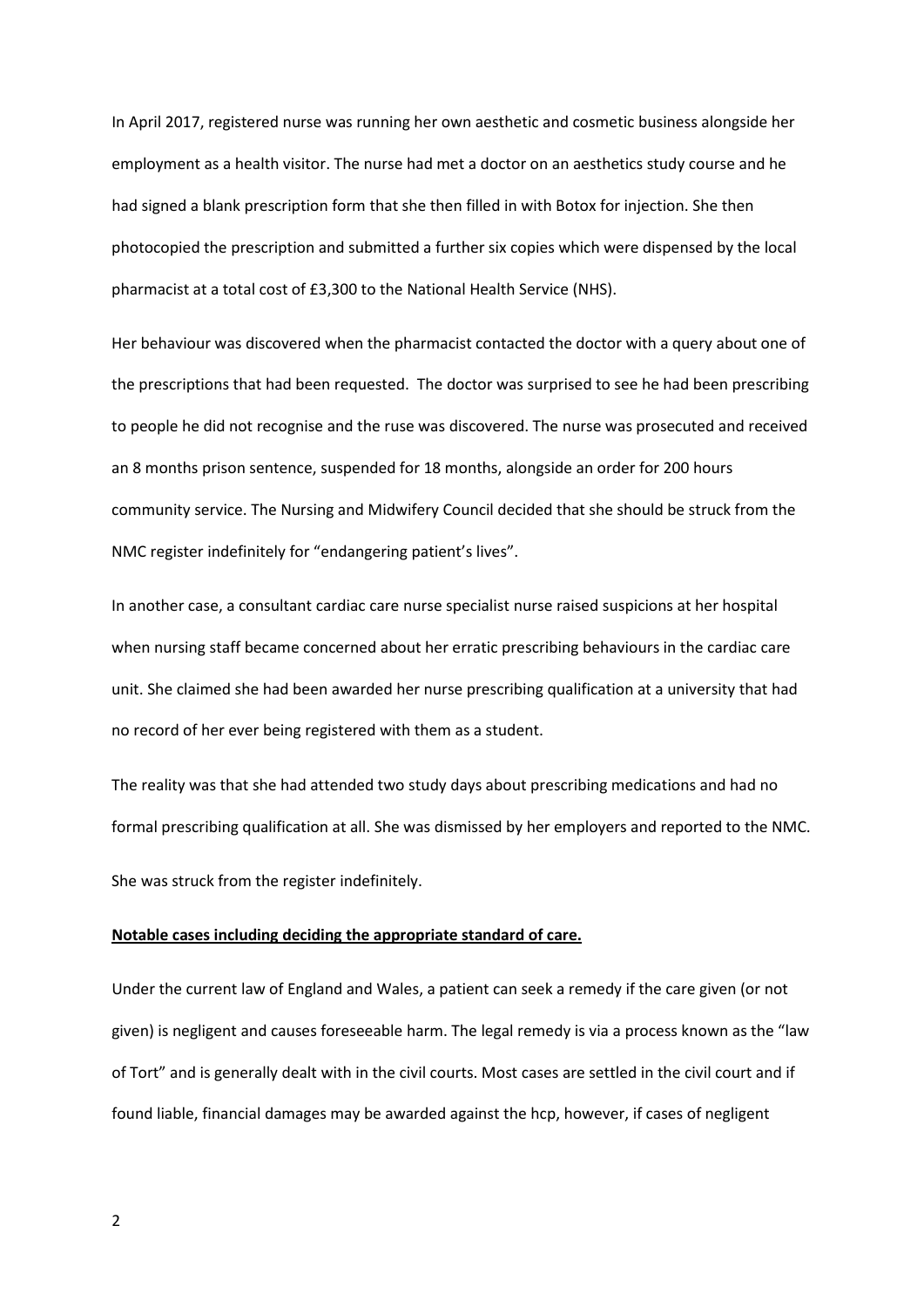behaviour are so extreme and seen to be" criminally negligent," they can be tried in criminal court and attract a custodial sentence if it is decided the hcp is guilty of the offence.

In the case of FB v Princess Alexandria Hospital NHS Trust [2017] following a telephone call to an out of hours service, a 13 month old child was admitted to an emergency department (ED) of a hospital with a history of being unwell, having a pyrexia, erratic breathing and was rolling her eyes. It was the eye rolling that prompted the mother to seek medical advice. The child was admitted at 04:45 hrs, to the ED, seen by a triage nurse and then a Senior House Officer (SHO) at 05:20 hrs. The doctor gave a physical examination to the child and diagnosed an upper respiratory tract infection (URTI). The child was then discharged home at 05:55 hrs.

Over the next 12 hours, the child's condition worsened and she was re-admitted to hospital, seen by the paediatric team and given antibiotics. Some time later she was transferred to Great Ormond Street Hospital, where a diagnosis of pneumococcal meningitis with multiple brain infarcts was made resulting in permanent brain damage and deafness.

The crux of the case revolved around the contention that the SHO had not examined the child properly and had fallen below the reasonably expected standard of care, which then led to the child not being treated effectively and suffering brain damage as a result.

A key indicator of the child's poorly condition was the occurrence of uncoordinated eye rolling and accompanying lethargy (due to the high level of bacteraemia) that would indicate "abnormal state variation" (ASV) and appear more unwell than if they simply had a URTI.

The SHO had failed to ask the parents why they had brought the child into hospital in the first instance. It is generally accepted that most healthcare professionals consider that the child's parents know the child much better than anyone else and so signs of unusual behaviour in the child are usually identified by the parents first and these indicators should be taken seriously by the hcp examining the child.

3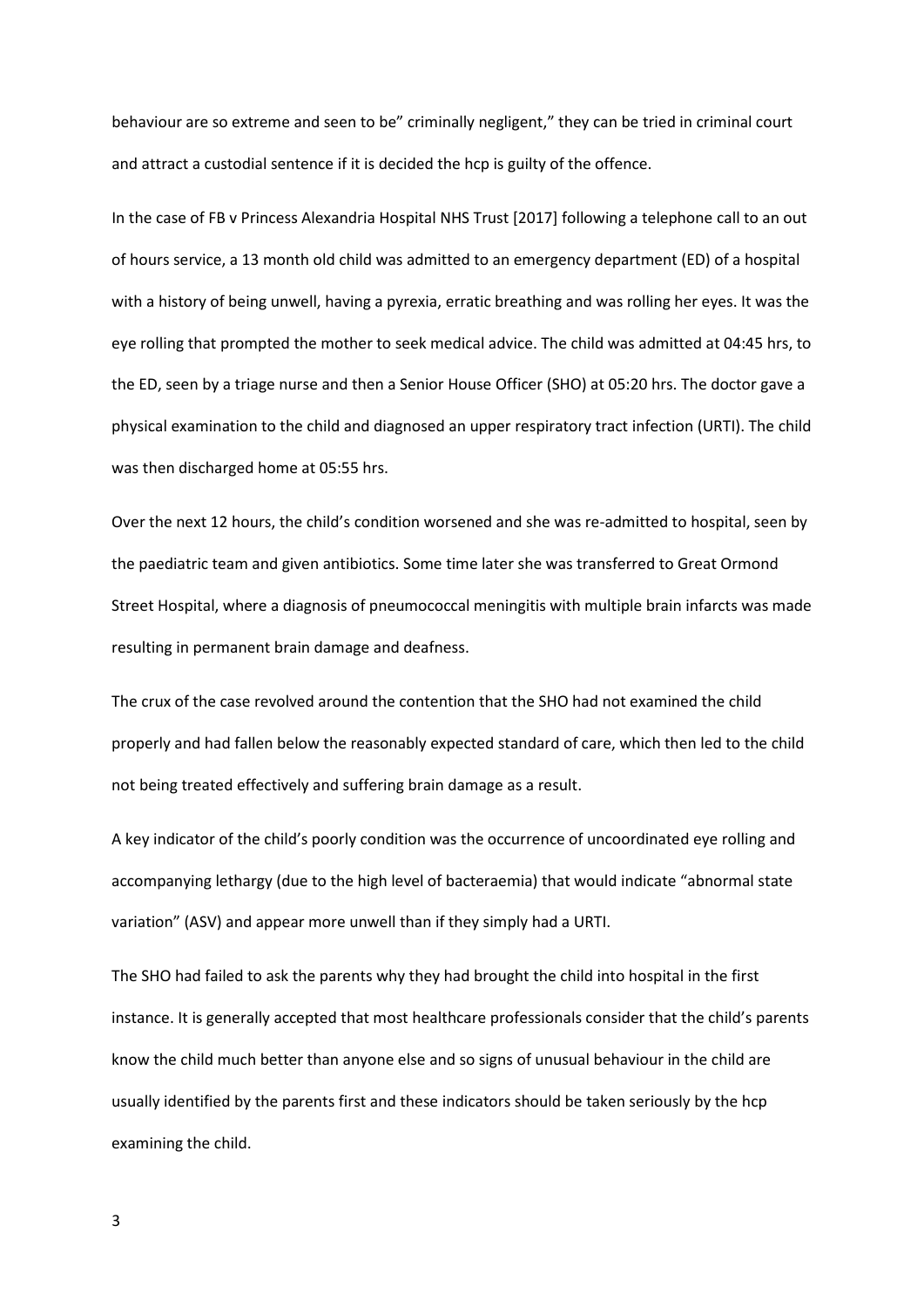It was argued in court that this type of inquiry about the child's condition was a failure of basic history taking and fell below the reasonable standard of care that a competent SHO would be expected to give. So in the FB case, the doctor should be judged by the standard of a reasonably competent SHO in an ED. If a proper history and assessment had been completed this may have reduced the risk that eventuated. It was then argued that history taking is a basic skill at which doctors at all levels are expected to possess.

The importance of this case is that it sets the standard by which non-medical prescribers will be judged by in cases that come before the courts. Healthcare practitioners must display the ability to deliver safe, competent care and when they fail to show these skills they run the risk of not meeting the expected standard of care and may become liable in tort for damages.

The reasonable standard of care expected by a junior doctor was considered in the case of Wilsher v Essex AHA [1987] where it was held that the level should be that of the post or position the doctor was covering for. Hence, if a junior was acting up to the level of a consultant for example, that the standard by which they are judged should be that of a consultant in that post not the junior level.

This was reinforced in the case of Nettleship v Weston [1971] where an inexperienced driver, involved in an accident, claimed because she was a learner driver, she shouldn't be judged by the same standard as a qualified driver, rather, that a lower standard should apply.

The case was settled against her with the precedent being set that the same standard of care applied to inexperienced as to experienced drivers. The application of this finding in non-medical prescribing is that an inexperienced prescriber cannot claim that the standard of care they deliver can be of a lower standard than a more experienced prescriber, simply because they are learning how to prescribe medications.

## **Patient autonomy, consent and information sharing.**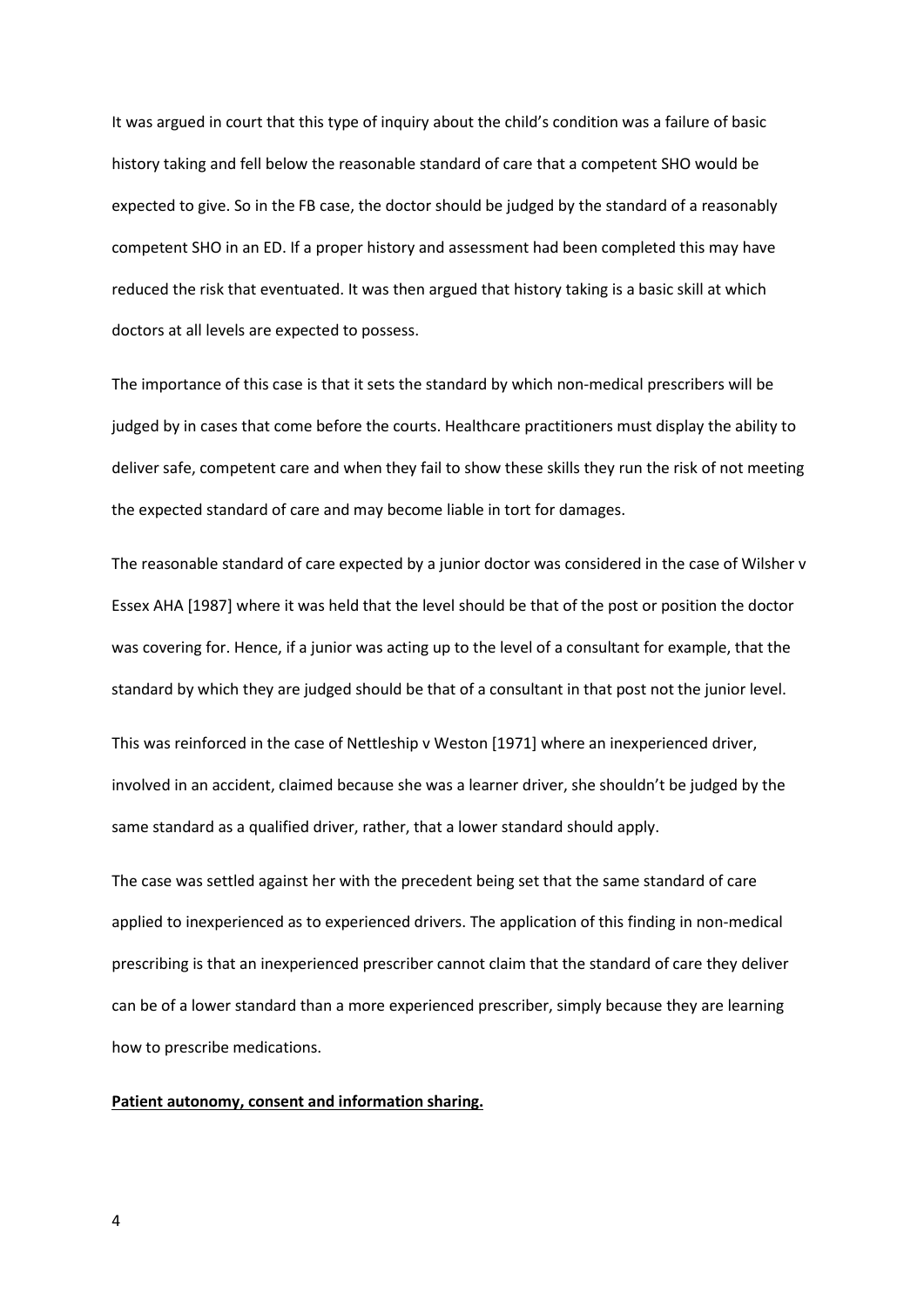The law regarding patient consent and a patient's right to autonomy was considered in Montgomery v Lanarkshire Health Board [2015]. Mrs Montgomery was expecting her first child and was under the care of an obstetric consultant. Mrs Montgomery was an insulin dependent diabetic that had a small pelvis. These factors combined to increase the risk of a difficult delivery as babies from diabetic mothers can have more weight distributed around their shoulder area, which can cause the shoulder to wedge in the pelvis at delivery causing shoulder dystocia and oxygen deprivation. The risk is estimated around 9-10%. The consultant did not discuss this situation at all with Mrs Montgomery because she felt the risk was very small and as she stated in her defence, "if she was to say to every diabetic mother, that there was a small chance of the baby dying in labour, everyone would ask for a caesarean section, and it's not in the maternal interests to have a caesarean section" [13]

This baby's delivery was difficult and between his head appearing and delivery his shoulder became impacted in the pelvis for around 12 minutes, occluding the umbilical cord depriving him of Oxygen and as a result, he was born with severe disabilities. The case was decided in Mrs Montgomery's favour and the consultant was found liable for damages (£5.2 million).

The importance of this decision is the courts recognise that patients have the right to make choices about their treatment, the risks involved and the availability of other treatment options (including refusal of treatment) and that paternalistic attitudes, whereby healthcare professionals make decisions for the patient are no longer acceptable. In a nutshell, it's the healthcare professionals' duty to inform and advise and the patient's right to decide. Obviously, with prescribed medications it means that the rationale for their use should be explained and any side effects or other variant treatments should be offered, as this is all part of good medicines management and therapeutic patient care.

In conclusion, it is always important for all prescribers to be aware of one's limitations when assuming roles and responsibilities in the course of one's work, as competence will be measured against the reasonable expectations of that job role. The law of the land and the expectation of

5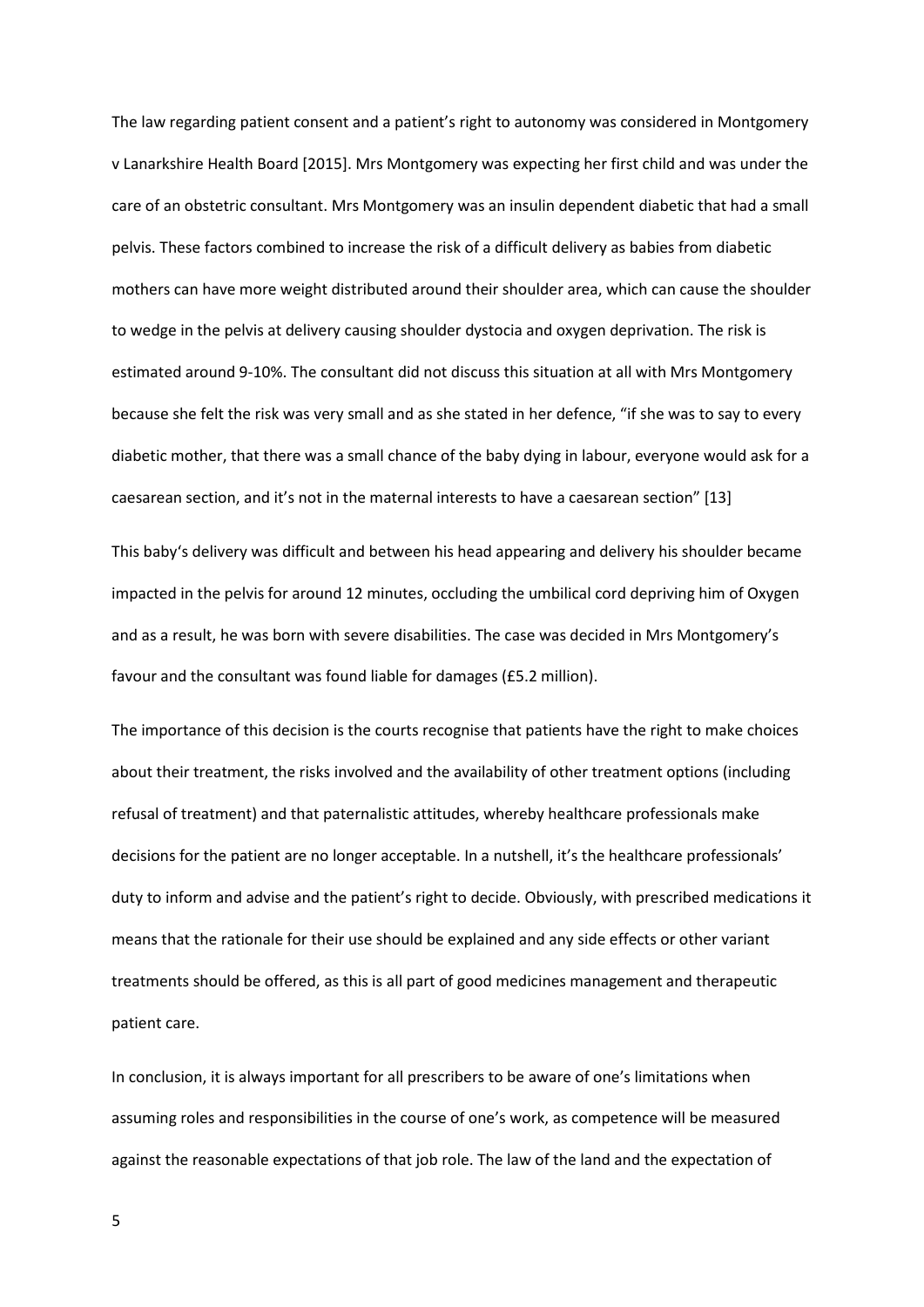professional bodies is that registrants will provide safe, knowledgeable, competent care to patients who expect appropriate advice that enables them to decide the treatment that is best for them. Standards of professional behaviour have to be maintained in and outside the work setting and if these are found to be inappropriate, professional bodies will investigate allegations of illegal or disreputable behaviours and if these are found to be proven the consequences can be severe leading to loss of registration and loss of career.

## **References**

General Medical Council 2016 Annual statistics for fitness to practice 2015 [online]

https:// [www.gmc.org/DC9491 07 Fitness to Practice\\_Annual\\_Statistics\\_Report\\_2015](http://www.gmc.org/DC9491%2007%20Fitness%20to%20Practice_Annual_Statistics_Report_2015)

General Pharmaceutical Council 2017 https:// www.pharmacy regulation.org [online]